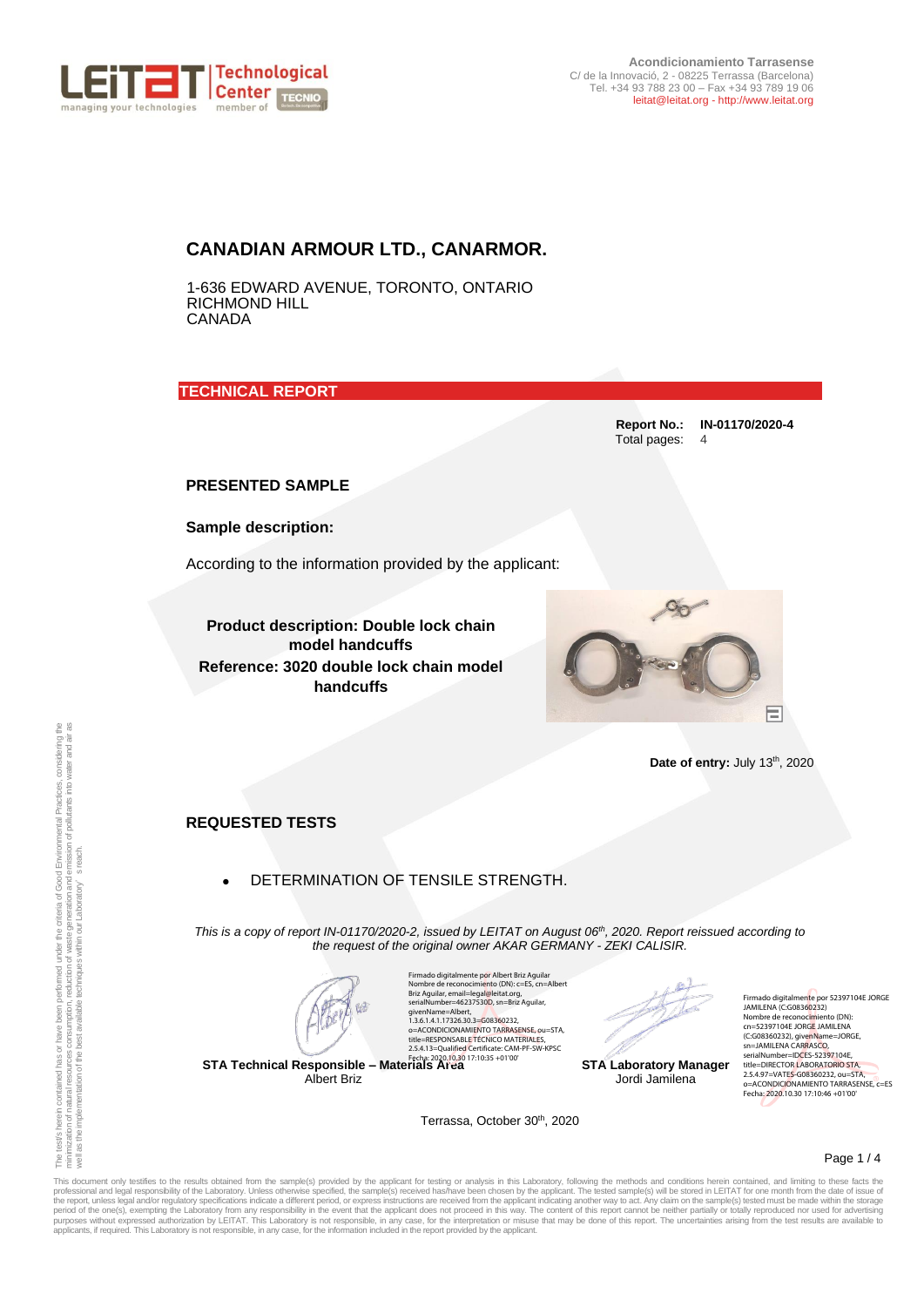

## **DETERMINATION OF TENSILE STRENGTH.**

**According to:** Conditions specified by the applicant.

**Scope:** The purpose of this test is to determine the tensile strength of the handcuffs presented by the applicant.

**Test equipment:** Universal testing machine, ZWICK, no.EQ767 Load cell, ZWICK, 10kN (Class 0,5)

**Pre-conditioning of the capsules:** not required.

### **Test conditions:**

Identification of test material: *According to the information provided by the applicant* 

• *Product description: Double lock chain model handcuffs Reference: 3020 double lock chain model handcuffs*

Test atmosphere:  $23^{\circ}C \pm 2^{\circ}C$  and 50% h.r.  $\pm$  5% h.r.

Number of samples tested: 5

Test parameters:

- Pre-load:0,2 kg
- Pre-load speed: 50 mm/min.
- Test speed: 50 mm/min.

Date of performance: July 30<sup>th</sup>, 2020

#### **Test set up:**

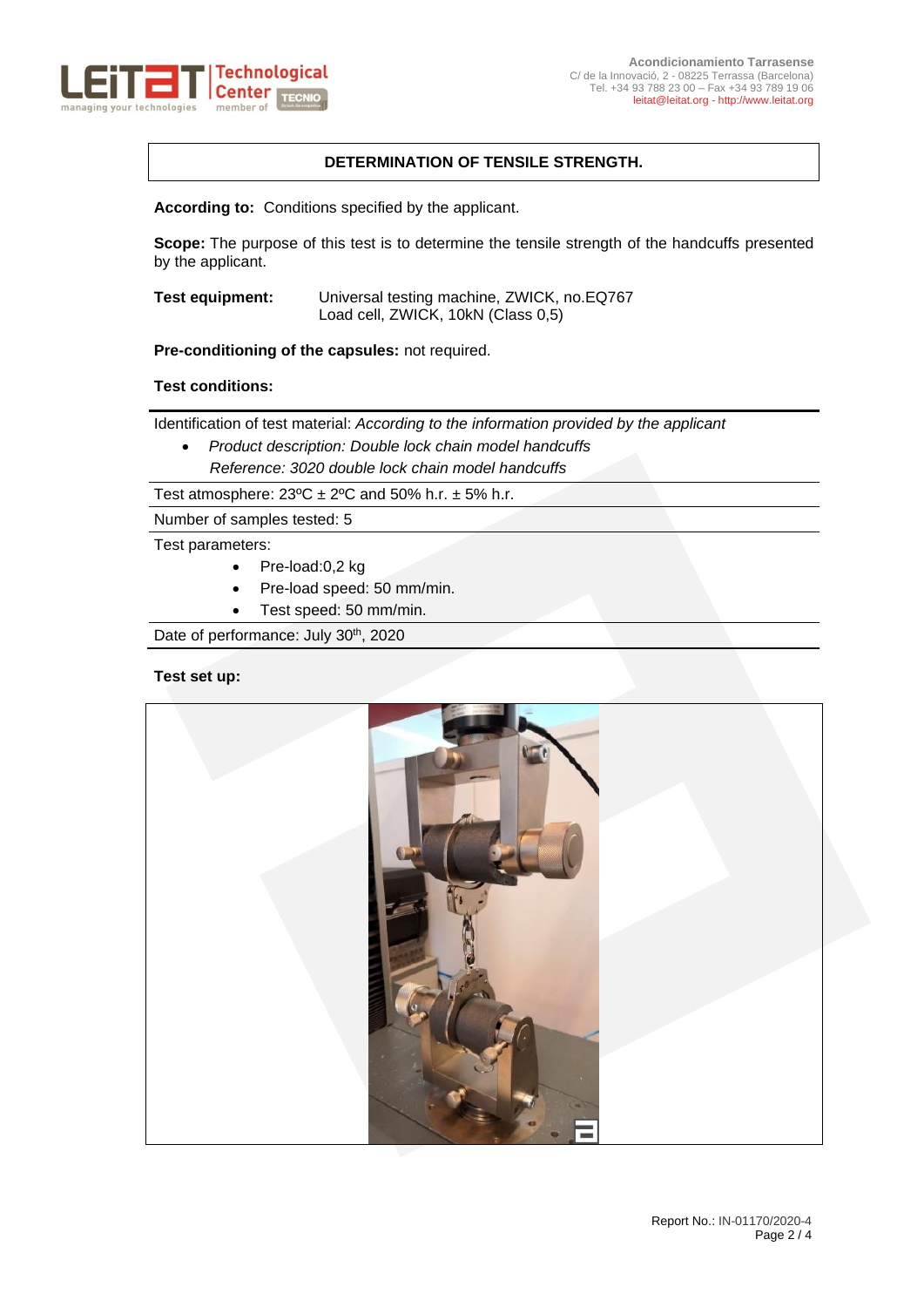

## **Results:**

| <b>Product description: Double lock chain model handcuffs</b><br>Reference: 3020 double lock chain model handcuffs |  |                             |                                          |
|--------------------------------------------------------------------------------------------------------------------|--|-----------------------------|------------------------------------------|
| Sample no.                                                                                                         |  | <b>Maximum Load</b><br>(kg) | <b>Failure</b>                           |
| #1                                                                                                                 |  | 117                         | Deformation and opening of the handcuffs |
| #2                                                                                                                 |  | 118                         | Deformation and opening of the handcuffs |
| #3                                                                                                                 |  | 127                         | Deformation and opening of the handcuffs |
| #4                                                                                                                 |  | 119                         | Deformation and opening of the handcuffs |
| #5                                                                                                                 |  | 113                         | Deformation and opening of the handcuffs |
| <b>Mean value</b>                                                                                                  |  | 119                         |                                          |
| S.D.                                                                                                               |  | 5                           |                                          |
| C.V.                                                                                                               |  | 4                           |                                          |

# **Graph:**